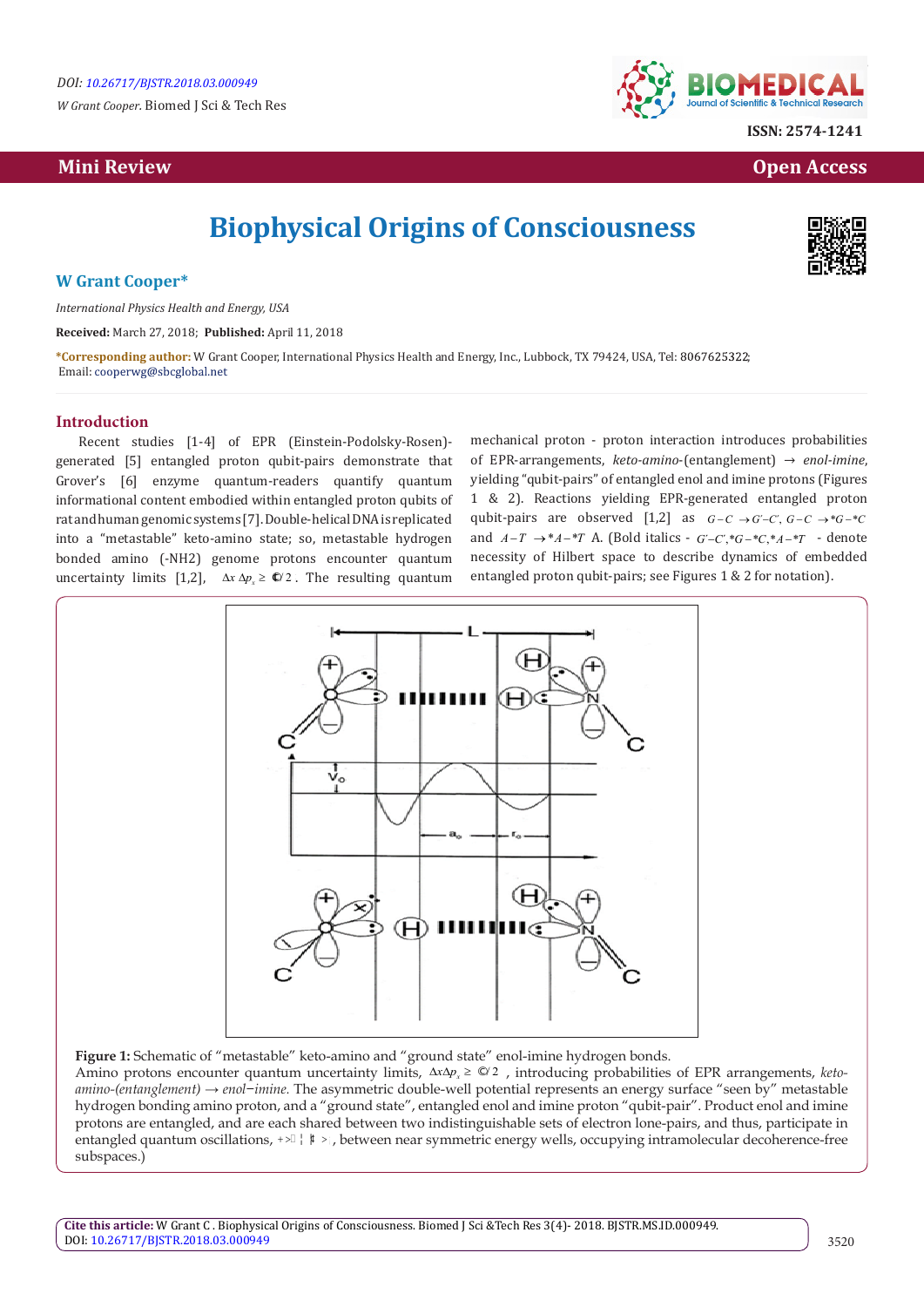

**Figure 2:** Distribution of entangled proton qubit states at a G′-C′ (symmetric) or \*G-\*C (asymmetric) superposition site. Symmetric, asymmetric and second asymmetric (unlabeled) channels (→) by which metastable keto amino G C protons populate enol and imine entangled proton qubit states. Dashed arrows identify pathways for quantum oscillation of enol and imine proton qubits. Approximate electronic structures for hydrogen bond end groups and corresponding proton positions are shown for the metastable keto amino duplex (a) and for enol and imine entangled proton qubit states, G'-C' (b-e). Electron lone pairs are represented by double dots, :, and a proton by a circled H. Proton states are specified by a compact notation, using letters G, C, A, T for DNA bases with 2's and 0's identifying electron lone-pairs and protons, respectively, donated to the hydrogen bond by – from left to right – the 6 carbon side chain, the ring nitrogen and the 2 carbon side chain. Superscripts identify the component at the outside position (in major and minor groves) as either an amino group proton, designated by 00, or a keto group electron lone pair, indicated by 22. Superscripts are suppressed for enol and imine groups.)

Dynamic, EPR-generated entangled proton qubit-pairs, │+> ⇄ │->, occupy "intra-atomic", decoherence-free subspaces (Figure 1) of enol oxygen and imine nitrogen [1-2], and thus, are resistant to decoherence by "normal" *in vivo* classical environments [2- 4]. Grover's [6] enzyme quantum reader "measures",  $\delta t \ll 10^{-13}$ s, quantum informational content by "trapping" an entangled proton qubit-in ket-state, within a genome groove [1-2]. These measurements,  $\mathbb{I}t \ll 10^{-13}$  s, provide instructions for executing quantum information processing,  $\Delta t$  ≰ ≤ 10<sup>-14</sup> s [1-4], of entangled proton qubits, which specify evolutionary distributions of the 22 most abundant rat and human microsatellites [2-4,7]. Since the evolutionary "emergence-distance" between rat and human is  $\sim$ 70 106 y [8], EPR-generated entangled proton qubit-pairs must retain entangled "two-state" quantum coherence, +> + + − >  $\mu$  for years to decades, before specifying microsatellite evolution instructions with "measured" quantum informational content of EPR-generated entangled proton qubit-pairs [1-4]. Otherwise, Grover's-type [6] quantum processor measurements,  $\delta t \ll 10^{-13}$  s, of EPR-generated

Biomedical Journal of

entangled proton qubit-pairs could not accurately specify evolutionary distributions of the 22 most abundant microsatellites common to rat and human [7], as exhibited [3-4].

These results [1-4,7-8] imply that EPR-generated entangled proton "qubit-pairs" [5] are resources for quantum information processing in all double helical DNA systems, including human brain-cell DNA [1-4,9]. In this case, quantum information processing,  $\Delta t$  ≤ 10<sup>-14</sup> s [1-4], of EPR-generated entangled proton qubits, executed by a single brain-cell, could communicate the resulting quantum information processing calculations to the brain's neuronal network of  $\sim$  billons of neurons [9]. This evolutionarily coordinated "network" communication could cause coupled, entanglement-enabled information-processing computations in  $\sim$  billons of brain-cell DNA systems, and consequently, could execute the phenomenon of consciousness [9-10]. A model for *Homo sapiens'* consciousness [2,9] is thus implied by  $\sim 3.6$  109 y of entanglement-enabled evolution [1,3,4], from duplex RNA-